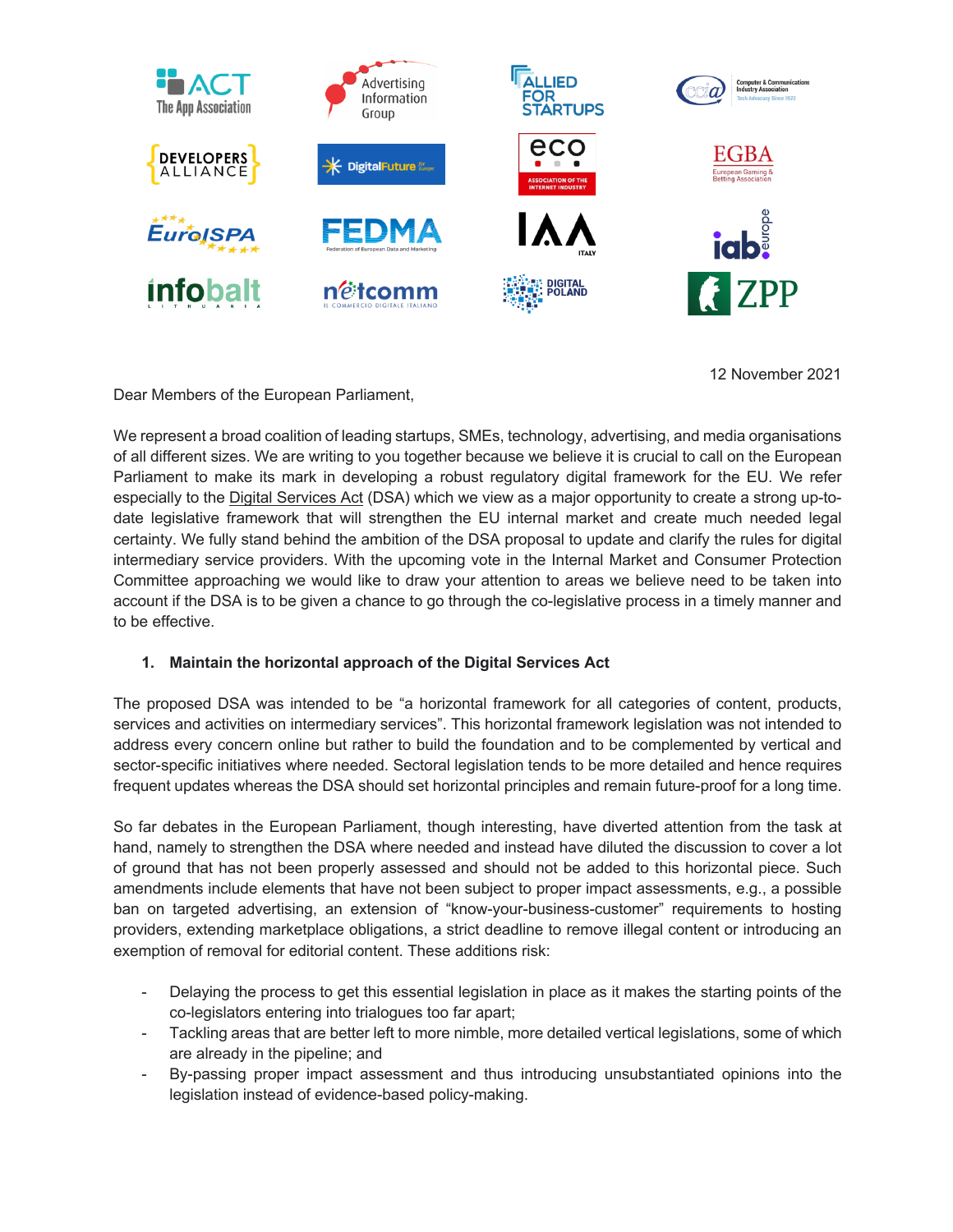### **2. Preserve and build on the cornerstones of the e-Commerce Directive**

As suggested by the European Commission's proposal, the DSA should maintain the cornerstones of rights protection from the e-Commerce Directive, namely the conditional liability exemption for hosting providers, the prohibition on general monitoring and the country of origin principle.

We therefore ask to:

- Maintain a strong country of origin principle for all players to remove unnecessary administrative burdens and to strengthen the internal market;
- Ensure that amendments introduced do not prescribe measures that, in practice, run counter to the principle of the ban on general monitoring; and
- Encourage good faith efforts to address illegal content within an appropriate legal framework.

## **3. Build a workable, balanced, future-proof Regulation**

A workable framework, applicable to many different types of services, must be balanced and proportionate. It is essential that the variety of platform services in the EU is taken into account when setting liability and responsibility rules. Enough space to design tailor-made safeguards should be given to online service providers that are most appropriate to their services. The total cost of compliance with the DSA can turn into a market entry barrier for the smallest providers and deter them from launching and scaling in the Digital Single Market.

It is essential that state of the art is taken into account to allow for the best means to be used per service; this might include trusted flagger systems but should not prescribe just one option. The DSA should contain safeguards against potential abuse of the trusted flagger system.

### **4. Ensure consistency with the EU's existing legal framework**

The Digital Services Act should avoid duplication and ensure consistency with existing European frameworks, e.g., the General Data Protection Regulation, the Copyright Directive, the Platform to Business Regulation, and the Directive on better enforcement and modernisation of Union consumer protection rules (Consumer Omnibus).

### **5. Assess personalised advertising to avoid unintended consequences**

We fully support requirements in the DSA proposal that seek to improve the overall transparency of digital advertising.

The General Data Protection Regulation (GDPR) and the ePrivacy Directive (EPD) set out extensive rules on the collection and processing of individuals' personal information as well as nine distinct users' rights, e.g., right to receive transparent information about the processing, right to object to the processing, right to rectification and erasure, right not to be subject to profiling or other automated decision-making. We believe a coherent interpretation and enforcement of GDPR across the EU would alleviate many of the concerns which MEPs have addressed in the context of the DSA. We caution against any new rules that would create further confusion, or tensions with EU privacy and data protection *acquis.*

We encourage the European Parliament to carefully assess the impact of any measures on targeted advertising, before imposing severe limitations or bans. Advertising plays an important role for businesses